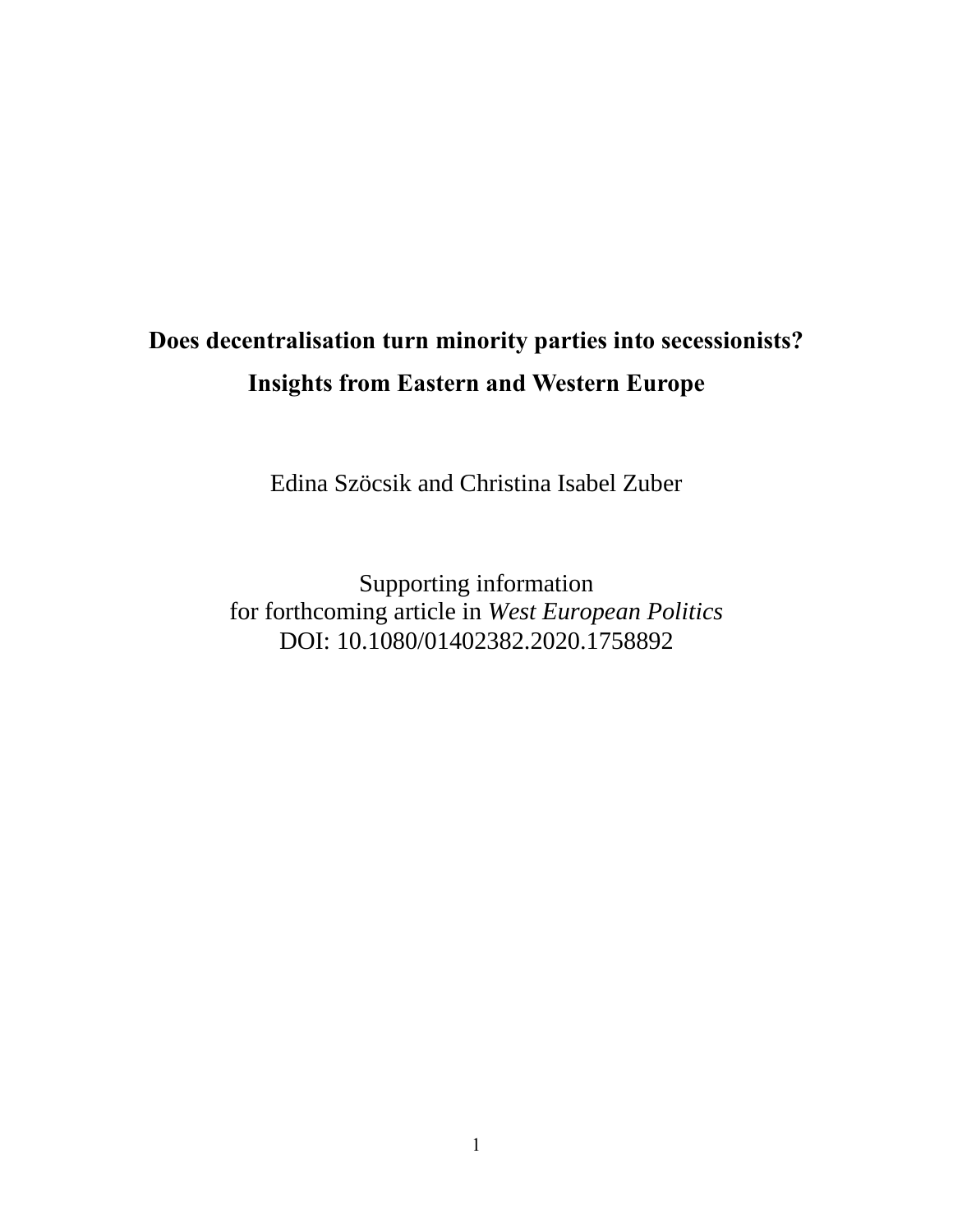| <b>Variable</b>                                            | <b>Measurement</b>                                                                                                                                                                                                                                                                                                                                                                                                  | <b>Source</b>                                          |
|------------------------------------------------------------|---------------------------------------------------------------------------------------------------------------------------------------------------------------------------------------------------------------------------------------------------------------------------------------------------------------------------------------------------------------------------------------------------------------------|--------------------------------------------------------|
| secessionism<br>$(sec2)$ *                                 | Dummy variable: 1 if a majority of experts consulted agreed<br>that the party had a secessionist or irredentist position; 0<br>otherwise                                                                                                                                                                                                                                                                            | EPAC 2017 (Zuber<br>& Szöcsik 2019)                    |
| secessionist shift<br>$(sec\_shift)$                       | Dummy variable: 1 if a party identified as non-secessionist in<br>2011 was identified as secessionist in 2017 or if a secessionist<br>party split from a non-secessionist party between 2011 and<br>2017                                                                                                                                                                                                            | EPAC 2011 &<br>2017                                    |
| party system<br>accommodation<br>$(ps_{\text{r}}ter2011)$  | Weighted mean position of non-ethnonational parties on the<br>issue of territorial autonomy for national minorities, taking<br>parties' seat shares in the national parliament as weights, scale<br>ranges from 0 (completely opposed to territorial autonomy) to<br>10 (completely in favour of territorial autonomy)                                                                                              | <b>EPAC 2011</b><br>(Szöcsik & Zuber<br>2015)          |
| $\triangle$ party system<br>accommodation<br>$(dips\_ter)$ | Change in party system accommodation measured as: party<br>system accommodation 2017 minus party system<br>accommodation 2011                                                                                                                                                                                                                                                                                       | EPAC 2011 &<br>2017                                    |
| government<br>accommodation<br>$(gov_{\text{r}}ter2011)$   | Weighted mean position of governing parties on the issue of<br>territorial autonomy for national minorities, taking parties' seat<br>shares in the national government as weights, Scale ranges from<br>0 (completely opposed to territorial autonomy) to 10<br>(completely in favour of territorial autonomy)                                                                                                      | <b>EPAC 2011</b>                                       |
| $\triangle$ government<br>accommodation<br>$(difgov_ter)$  | Change in government accommodation measured as:<br>government accommodation 2017 minus government<br>accommodation 2011                                                                                                                                                                                                                                                                                             | EPAC 2011 &<br>2017                                    |
| regional self-rule<br>$(self\_reg2010)$                    | Self-Rule Index measured at the regional level, from the<br>Regional Authority Index (RAI) Dataset                                                                                                                                                                                                                                                                                                                  | Hooghe et al.<br>(2016)                                |
| coinciding<br>(coinciding)                                 | Dummy variable: takes the value 1 if two conditions are jointly<br>met: 1) more than 50 per cent of an institutionalized region's<br>population identifies as belonging to the minority group<br>$(gr\_inreg\_over50)$ ; 2) at least 50% of the total number of<br>people identifying with that national minority group in a given<br>country live in that same institutionalized region<br>$(gr\_outreg\_under50)$ | See Appendix B                                         |
| electability<br>(lnelectability)                           | Index of electability developed by Bochsler, Grofman and<br>Hänni (2018). See Appendix C for details on calculation.                                                                                                                                                                                                                                                                                                | Bochsler et al.<br>(2018)                              |
| government<br>participation<br>(gov)                       | Dummy variable. Takes the value of 1 if the minority party was<br>a member of the national governing coalition in 2017 when its<br>secessionism is measured.                                                                                                                                                                                                                                                        | Döring & Manow<br>$(2018)$ ; own<br>research           |
| kin state (kin)                                            | Dummy variable 'kin state' takes the value 1 if the group a given<br>minority party appeals to has a kindred group that has a dominant<br>position in a government coalition in another state.                                                                                                                                                                                                                      | Minorities at Risk<br>Project (2009); own<br>research. |

## APPENDIX A. MEASUREMENT AND SOURCES OF VARIABLES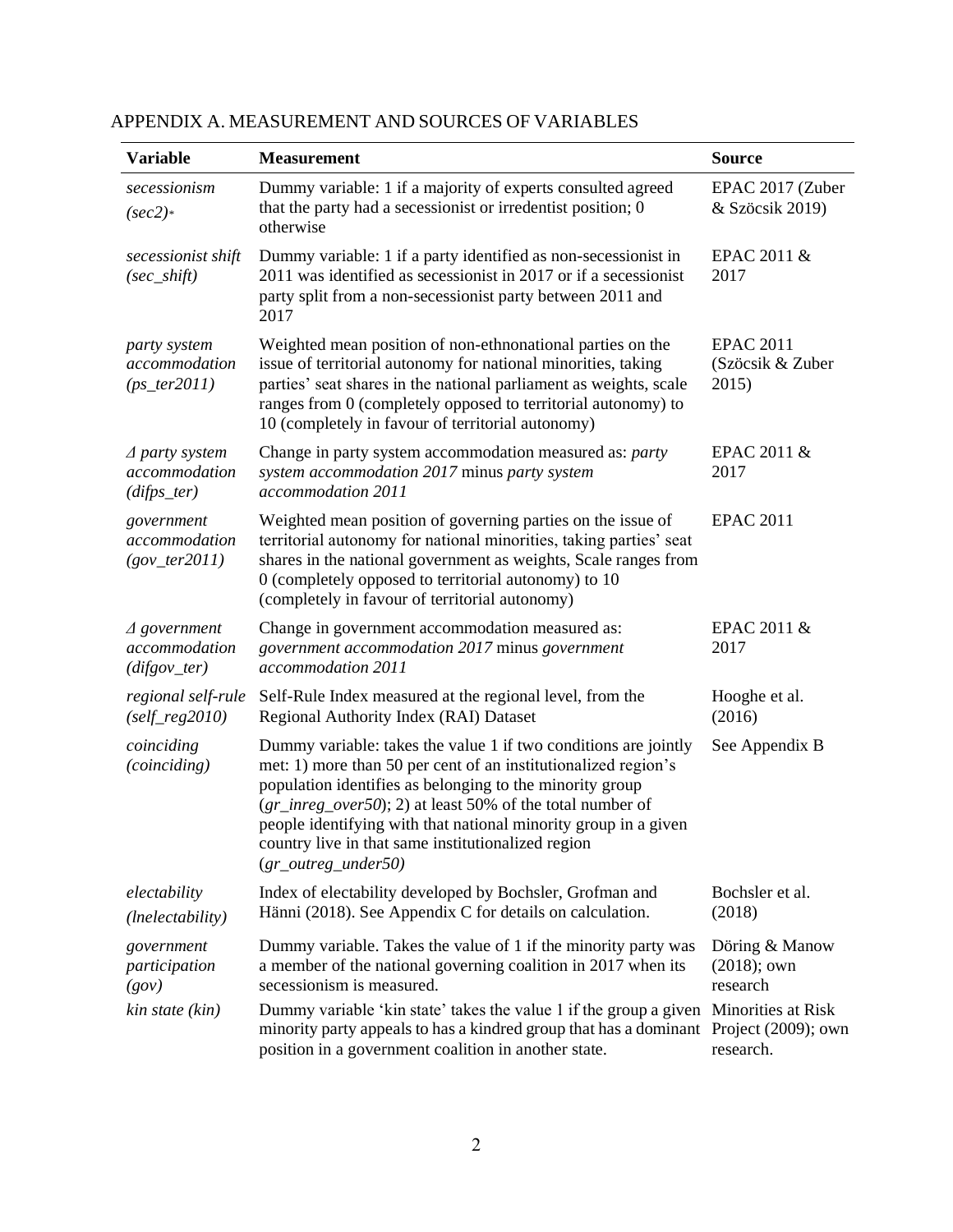| $\varDelta$ democratic | Dummy variable: 1 for countries whose Polity Index value fell Marshall et al. |
|------------------------|-------------------------------------------------------------------------------|
| quality                | below 6 between 2011 and 2017 (Ukraine and Turkey); $0$ (2016)                |
| (demworse)             | otherwise                                                                     |

\*variable names used in replication files provided in brackets

Data and replication files are available in the Harvard Dataverse a[t https://doi.org/10.7910/DVN/VIK7OQ,](https://doi.org/10.7910/DVN/VIK7OQ) reference number UNF:6:NpgjwZLzjvKjod4Fu4716A== [fileUNF].

More information and documentation on the EPAC expert survey is available on https://christinazuber.com/data/epac/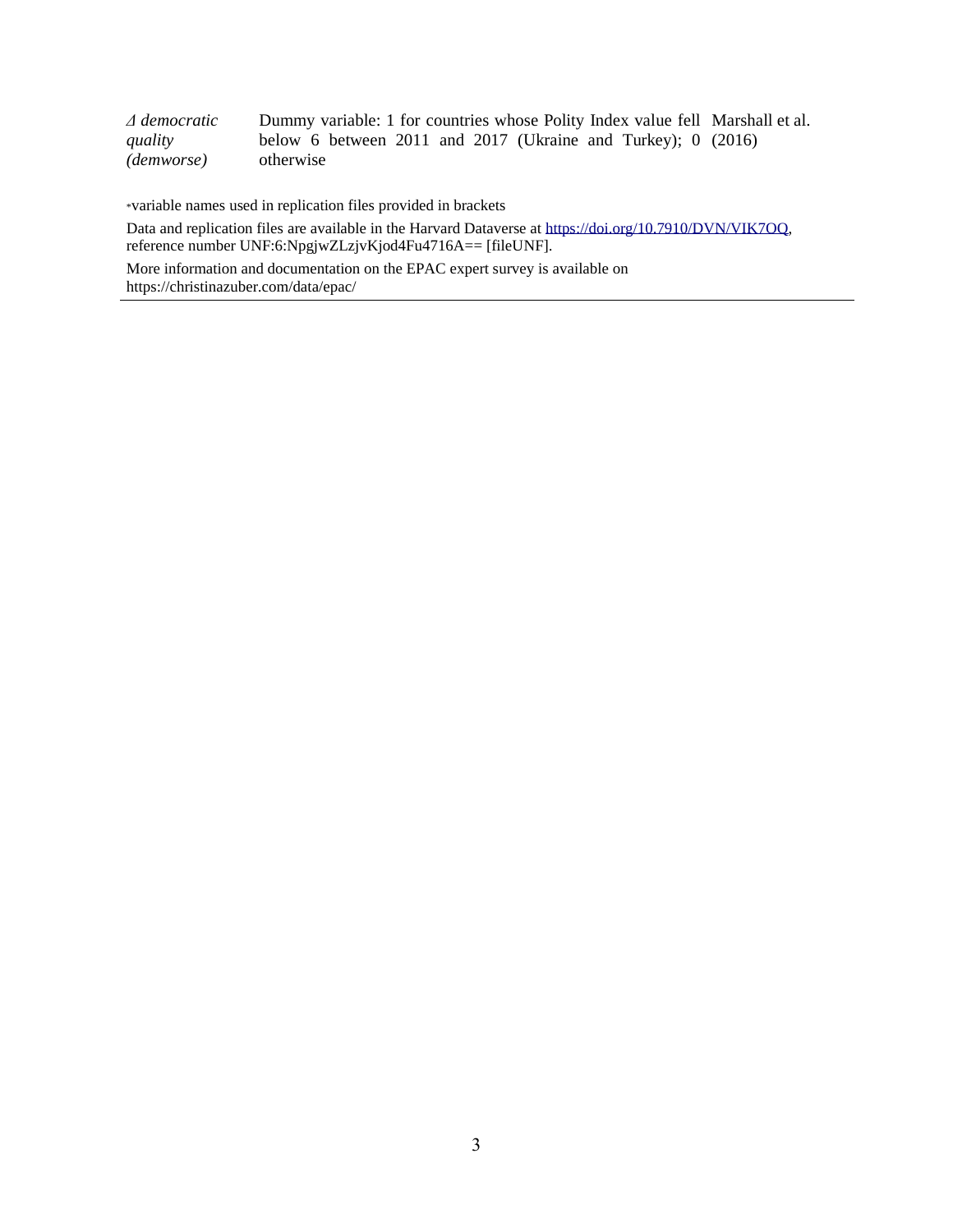## APPENDIX B. CODING COINCIDING REGIONS

| Country    | Group name<br>(EPR-ETH<br>Project) | <b>Institutional region</b><br>(as in RAI, if RAI<br>available)        | Over<br>50% in<br>region | <b>Source</b><br>demogr. data<br>in region | <b>Variable</b> | Year | Less than<br>50%<br>outside<br>region | <b>Source</b><br>demogr.<br>data out<br>region | <b>Variable</b> | Year    |
|------------|------------------------------------|------------------------------------------------------------------------|--------------------------|--------------------------------------------|-----------------|------|---------------------------------------|------------------------------------------------|-----------------|---------|
| Belgium    | Flemings                           | Vlaamse Gemeenschap                                                    | $\mathbf{1}$             | Survey                                     | Identification  | 2014 | 1                                     | Expert                                         | Voting          | 2014    |
| Belgium    | Germans                            | Deutsche Gemeinschaft                                                  | $\mathbf{1}$             | Expert                                     | Voting          | 2014 | $\mathbf{1}$                          | Expert                                         | Voting          | 2014    |
| Bosnia     | Serbs                              | Republika Srpska                                                       | $\mathbf{1}$             | Census                                     | Identification  | 2013 | $\mathbf{1}$                          | Census                                         | Identification  | 2013    |
| Bosnia     | Croats                             | Kantoni                                                                | 1                        | Census                                     | Identification  | 2013 | $\mathbf{0}$                          | Census                                         | Identification  | 2013    |
| Bulgaria   | Turkish                            | Oblasti                                                                | $\mathbf{1}$             | Census                                     | Identification  | 2011 | $\boldsymbol{0}$                      | Census                                         | Identification  | 2011    |
| Croatia    | Serbs                              | Županije                                                               | $\boldsymbol{0}$         | Census                                     | Identification  | 2011 | $\boldsymbol{0}$                      | Census                                         | Identification  | 2011    |
| Croatia    | <b>Bosniaks</b>                    | Županije                                                               | 0                        | Census                                     | Identification  | 2011 | $\mathbf{0}$                          | Census                                         | Identification  | 2011    |
| Estonia    | Russians                           | no regions in RAI                                                      | $\overline{0}$           |                                            |                 |      | $\boldsymbol{0}$                      |                                                |                 |         |
| Finland    | Swedes                             | Maakuntien                                                             | $\mathbf{1}$             | Census                                     | Language<br>use | 2016 | $\boldsymbol{0}$                      | Census                                         | Language use    | 2016    |
| France     | Corsicans                          | Corse                                                                  | $\overline{0}$           | Expert                                     | Language<br>use | 2004 |                                       | No data<br>found                               |                 |         |
| Italy      | German speakers<br>(Austrians)     | Südtirol-Alto Adige                                                    | $\mathbf{1}$             | Census                                     | Language<br>use | 2001 | $\mathbf{1}$                          | Expert                                         |                 |         |
| Italy      | Aostans (French<br>speakers)       | Valle d'Aosta                                                          | $\mathbf{0}$             | Survey                                     | Identification  | 2001 | $\mathbf{1}$                          | Minority<br>rights group                       | unclear         | unclear |
| Kosovo     | Bosniaks/<br>Muslims               | Okruzi                                                                 | $\boldsymbol{0}$         | Census                                     | Identification  | 2011 | $\boldsymbol{0}$                      | Census                                         | Identification  | 2011    |
| Kosovo     | Gorani                             | Okruzi                                                                 | $\overline{0}$           | Census                                     | Identification  | 2011 | $\boldsymbol{0}$                      | Census                                         | Identification  | 2011    |
| Kosovo     | Turks                              | Okruzi                                                                 | $\boldsymbol{0}$         | Census                                     | Identification  | 2011 | $\boldsymbol{0}$                      | Census                                         | Identification  | 2011    |
| Kosovo     | Serbs                              | Okrug Mitrovica                                                        | 1                        | <b>ECMI</b><br>Estimate                    | unclear         | 2013 | 1                                     | <b>ECMI</b><br>Estimate                        |                 | 2013    |
| Latvia     | Russians                           | Plānošanas reģioni                                                     | $\mathbf{0}$             | Census                                     | Identification  | 2011 | $\boldsymbol{0}$                      | Census                                         | Identification  | 2011    |
| Lithuania  | Poles                              | Regionų plėtros tarybos                                                | $\mathbf{0}$             | Census                                     | Identification  | 2011 | $\mathbf{1}$                          | Census                                         | Identification  | 2011    |
| Lithuania  | Russians                           | Regionų plėtros tarybos                                                | $\boldsymbol{0}$         | Census                                     | Identification  | 2011 | $\mathbf{0}$                          | Census                                         | Identification  | 2011    |
| Macedonia  | Serbs                              | Planski ryegioni                                                       | 0                        | Census                                     | Identification  | 2002 | $\boldsymbol{0}$                      | Census                                         | Identification  | 2002    |
| Macedonia  | Albanians                          | Planski ryegioni                                                       | $\mathbf{1}$             | Census                                     | Identification  | 2002 | $\mathbf{0}$                          | Census                                         | Identification  | 2002    |
| Macedonia  | Turks                              | Planski ryegioni                                                       | $\overline{0}$           | Census                                     | Identification  | 2002 | $\boldsymbol{0}$                      | Census                                         | Identification  | 2002    |
| Moldova    | Russian speakers                   | Gagausia, but no party<br>found. Transnistria de<br>facto independent. | $\boldsymbol{0}$         |                                            |                 |      | $\mathbf{0}$                          |                                                |                 |         |
| Montenegro | Albanians                          | no regions in RAI                                                      | $\boldsymbol{0}$         |                                            |                 |      | $\boldsymbol{0}$                      |                                                |                 |         |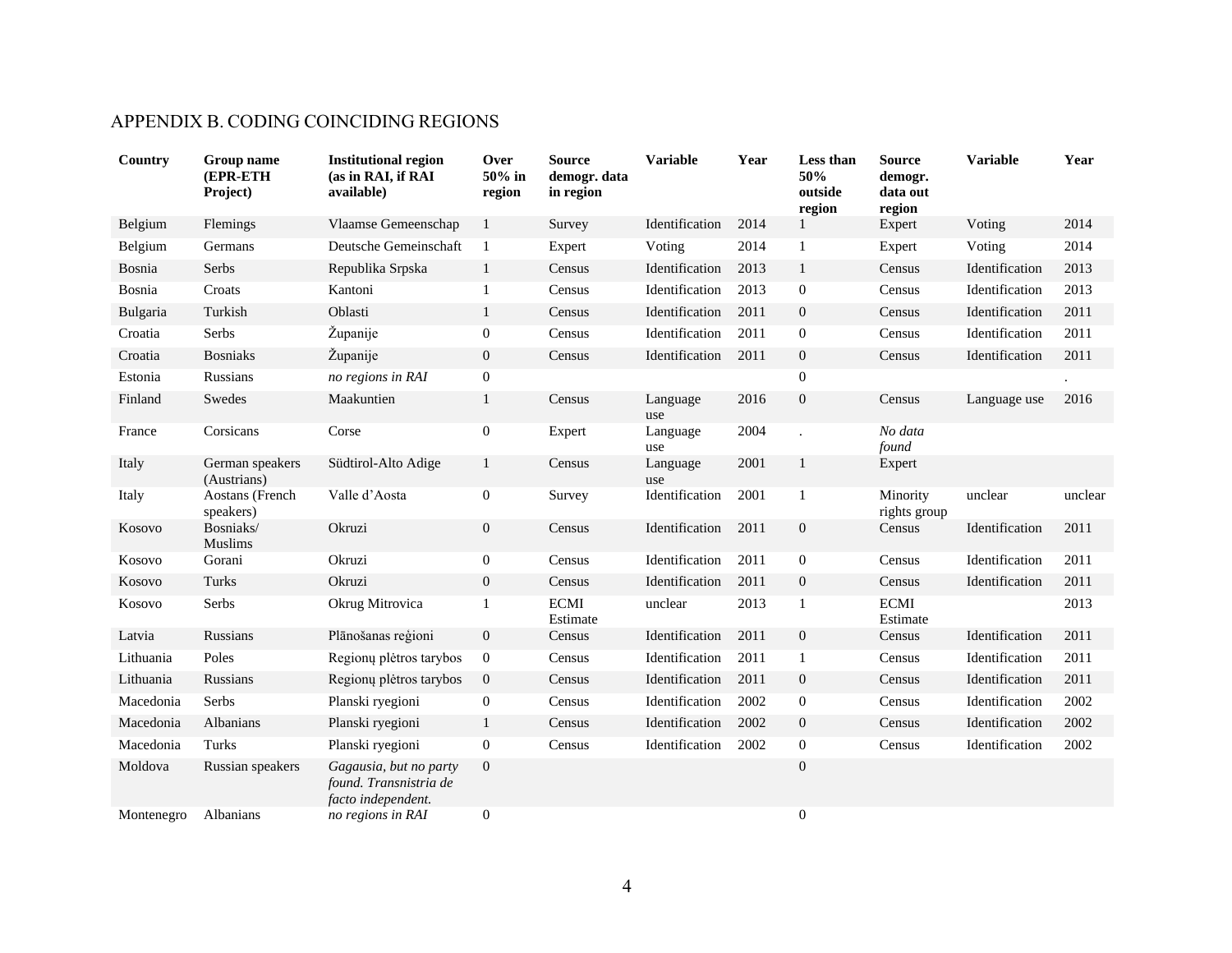| Montenegro | Bosniaks/<br><b>Muslims</b> | no regions in RAI  | $\overline{0}$ |           |                |         | $\mathbf{0}$   |                          |                |         |
|------------|-----------------------------|--------------------|----------------|-----------|----------------|---------|----------------|--------------------------|----------------|---------|
| Montenegro | Croats                      | no regions in RAI  | $\overline{0}$ |           |                |         | $\mathbf{0}$   |                          |                |         |
| Montenegro | Serbs                       | no regions in RAI  | $\overline{0}$ |           |                |         | $\mathbf{0}$   |                          |                |         |
| Poland     | Germans                     | Województwa        | 0              | Census    | Identification | 2002    | 1              | Census                   | Identification | 2002    |
| Romania    | Germans                     | Judete             | $\overline{0}$ | Census    | Identification | 2011    | 1              | Census                   | Identification | 2011    |
| Romania    | Hungarians                  | Judete             |                | Census    | Identification | 2011    | $\mathbf{0}$   | Census                   | Identification | 2011    |
| Serbia     | Croats                      | Vojvodina          | $\overline{0}$ | Census    | Identification | 2011    | 1              | Census                   | Identification | 2011    |
| Serbia     | Hungarians                  | Vojvodina          | 0              | Census    | Identification | 2011    |                | Census                   | Identification | 2011    |
| Serbia     | Albanians                   | Okruzi             | $\overline{0}$ | Census    | Identification | 2011    | $\overline{0}$ | Census                   | Identification | 2011    |
| Serbia     | Bosniaks/<br><b>Muslims</b> | Okruzi             | $\overline{0}$ | Census    | Identification | 2011    |                | Census                   | Identification | 2011    |
| Slovakia   | Hungarians                  | Samosprávné kraje  | $\overline{0}$ | Census    | Identification | 2011    | $\mathbf{0}$   | Census                   | Identification | 2011    |
| Spain      | Galicians                   | Galiza/Galicia     |                | Survey    | Identification | 2016    | 1              | Wikipedia                | Language use   | 2013    |
| Spain      | Catalans                    | Catalunya/Cataluña | 1              | Survey    | Identification | 2016    | $\mathbf{1}$   | <b>BBC</b>               | Language use   | 2017    |
| Spain      | <b>Basques</b>              | Euskadi/País Vasco |                | Survey    | Identification | 2016    |                | No data<br>found         |                |         |
| Turkey     | Kurds                       | Iller              | 1              | Wikipedia | Unclear        | Unclear | $\overline{0}$ | Wikipedia                |                |         |
| Ukraine    | Russians                    | Oblasti            | $\overline{0}$ | Wikipedia | Identification | 2001    | $\mathbf{0}$   | Wikipedia                | Identification | 2001    |
| UK         | Welsh                       | Wales              | 1              | Census    | Identification | 2011    | 1              | Wikipedia                | Family name    | 2016    |
| UK         | Catholics in N.<br>Ireland  | Northern Ireland   |                | Census    | Identification | 2011    |                | No data<br>found         |                |         |
| UK         | Scots                       | Scotland           |                | Census    | Identification | 2011    | $\mathbf{1}$   | Migration<br>observatory | unclear        | unclear |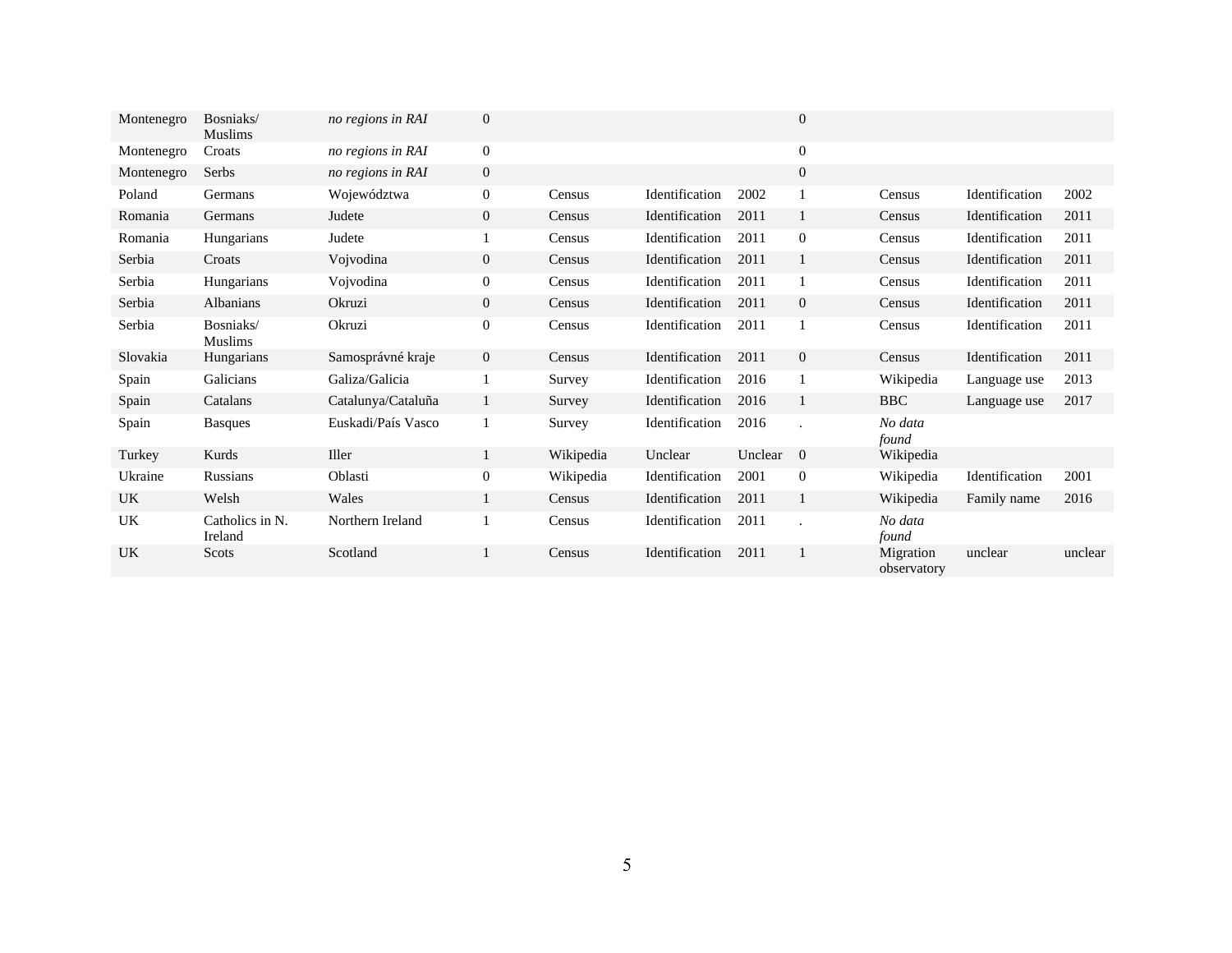#### APPENDIX C. CHANGE IN PROGRAMMATIC ACCOMMODATION



Figure C1. Change in programmatic accommodation (party system and governing parties) between 2011 and 2017 by country.

Note:

Change in gov\_ter = change in the position of governing parties between 2011 and 2017

Change in  $ps_{ter}$  = change in the positions of non-ethnonationalist parties between 2011 and 2017

Positive values indicate that the party system/the governing parties have shifted their positions towards being *more* in favour of territorial autonomy for national minorities, negative values indicate that the party system/the governing parties have shifted their positions towards being *less* in favour of territorial autonomy for national minorities.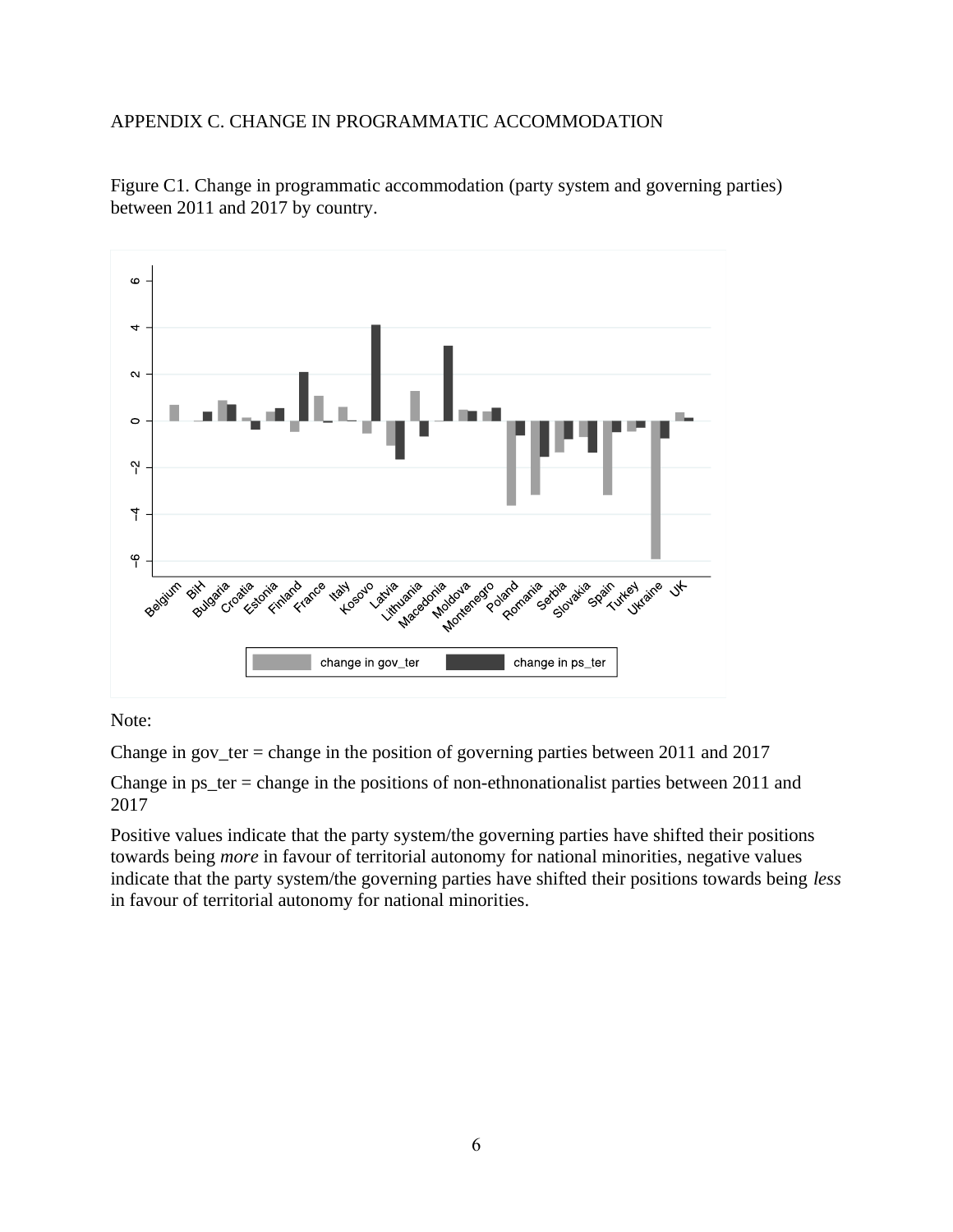#### APPENDIX D. THE INDEX OF ELECTABILITY

To measure the permissiveness of the electoral system towards the minority groups appealed to by the parties included in the analysis, we draw on the index of electability developed by Bochsler, Grofmann and Hänni (2018).

The index starts from a basic 'threshold of exclusion', defined as the vote share a political party needs in order to be represented in parliament. The threshold of exclusion equals ½ for simple plurality or majority systems and equals  $1/(m + 1)$  for proportional representation in a district with *m* seats. This formula is then extended to account for territorial concentration and size of minority groups, as well as special minority provisions of the electoral system.

The following table taken from Bochsler et al. (2018: 11) provides the formulas used to calculate the index of electability:

|                               | Territorial groups                                                                       | Dispersed groups                           |
|-------------------------------|------------------------------------------------------------------------------------------|--------------------------------------------|
| For national legal thresholds | g<br>$\geq$ 1                                                                            | $\geq 1$                                   |
| $t_N$                         | $\boldsymbol{m}$<br>max<br>$\sqrt{(m+1)\cdot S}$ , $t_N$                                 | max<br>$(m+1), t_N$                        |
| (e.g. <i>Germany</i> )        |                                                                                          |                                            |
| For district thresholds to    | $\geq 1$                                                                                 | $\geq$ 1                                   |
| (e.g. Spain)                  | $\boldsymbol{m}$<br>m<br>$\sqrt{\frac{m+1}{(m+1)\cdot S}}, t_D \cdot \frac{m}{S}$<br>max | max<br>$+(m+1)$ <sup>, t<sub>D</sub></sup> |
|                               |                                                                                          |                                            |

Notes:

 $g =$  group size

 $m =$  district magnitude

 $S =$  number of seats in legislature

 $tp =$  district threshold

*t<sup>N</sup>* = national threshold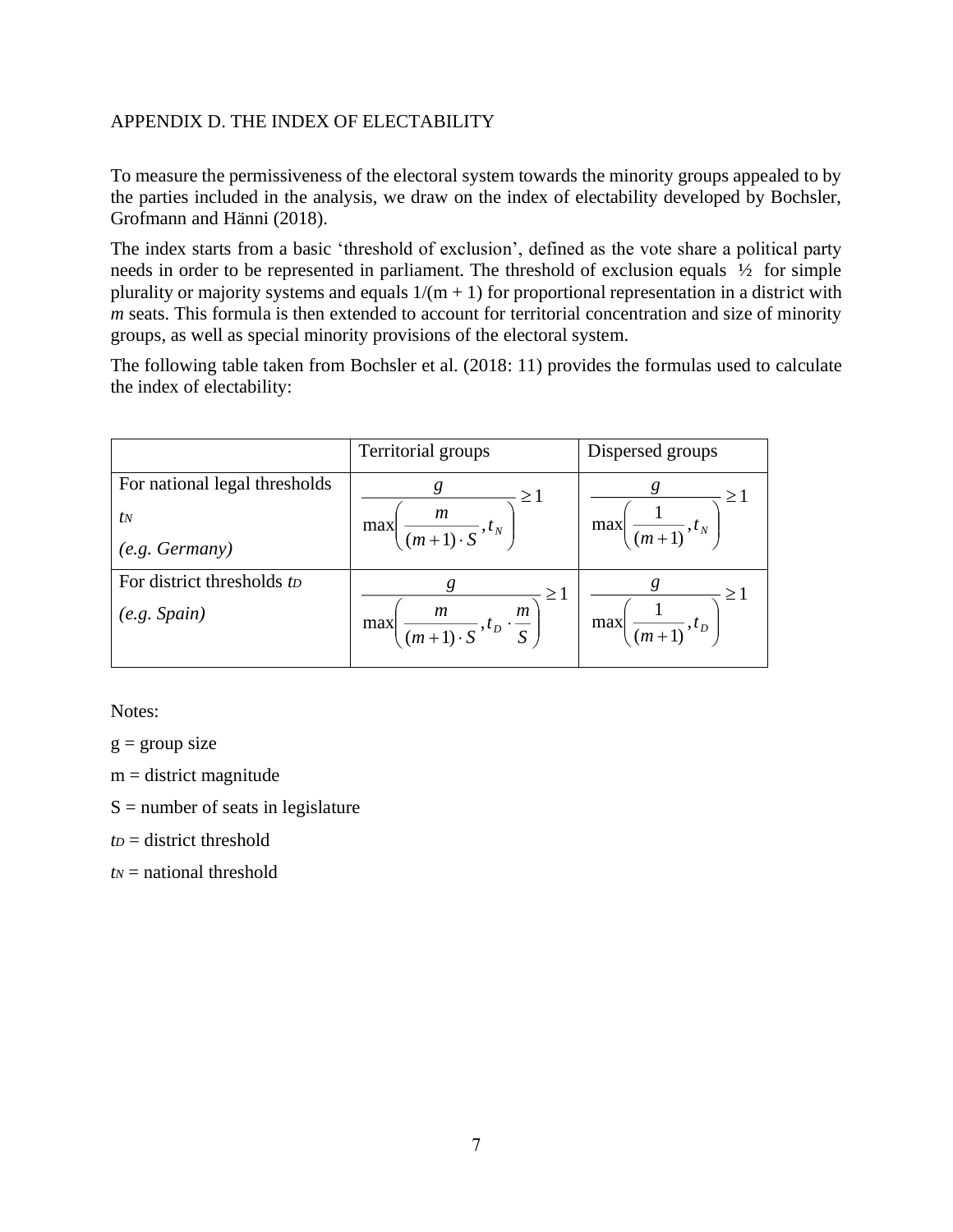## APPENDIX E. SUMMARY STATISTICS

| Variable                               | Obs | Mean    | Std. Dev. | Min                          | Max                      |
|----------------------------------------|-----|---------|-----------|------------------------------|--------------------------|
| Secessionist<br>(dummy)                | 83  | 0.28    | 0.45      | $\overline{0}$<br>$(N=60)$   | $\mathbf{1}$<br>$(N=23)$ |
| Secessionist shift<br>(dummy)          | 82  | 0.07    | 0.26      | $\boldsymbol{0}$<br>$(N=76)$ | 1<br>$(N=6)$             |
| Government<br>accommodation            | 83  | 3.99    | 1.92      | $\boldsymbol{0}$             | 7.95                     |
| $\Delta$ government<br>accommodation   | 83  | $-0.57$ | 1.44      | $-5.91$                      | 1.28                     |
| Party system<br>accommodation          | 78  | 3.13    | 1.46      | 0.06                         | 5.86                     |
| $\Delta$ party system<br>accommodation | 78  | 0.53    | 1.65      | $-1.64$                      | 4.12                     |
| Regional self-rule                     | 80  | 7.69    | 6.00      | $\boldsymbol{0}$             | 16                       |
| Coinciding<br>(dummy)                  | 78  | 0.33    | 0.47      | $\theta$<br>$(N=52)$         | 1<br>$(N=26)$            |
| Logged electability                    | 83  | 2.07    | 1.27      | $-1.10$                      | 4.82                     |
| Government<br>participation<br>(dummy) | 83  | 0.17    | 0.38      | $\overline{0}$<br>$(N=69)$   | 1<br>$(N=14)$            |
| Kin state<br>(dummy)                   | 83  | 0.80    | 0.41      | $\overline{0}$<br>$(N=17)$   | 1<br>$(N=66)$            |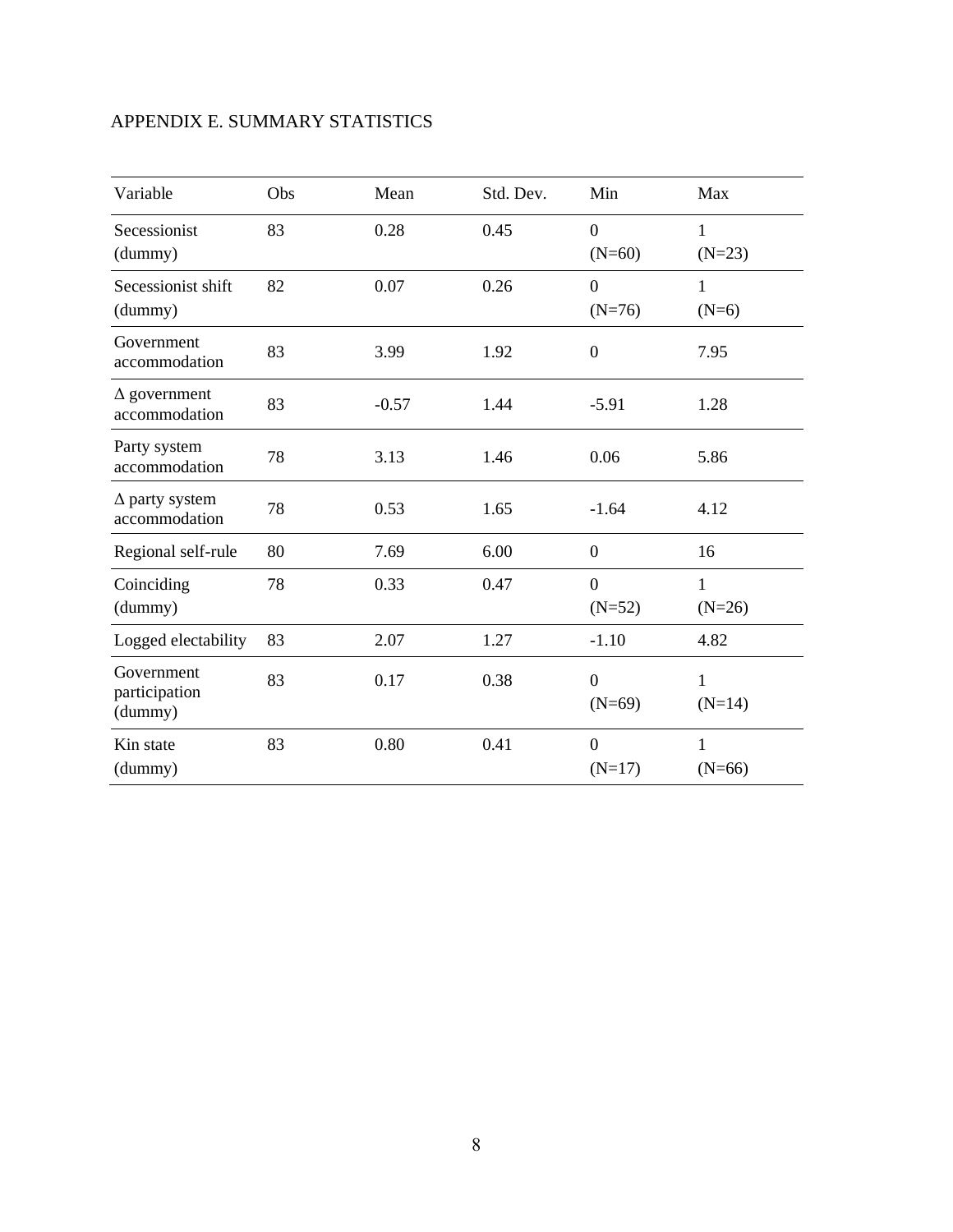### APPENDIX F. ROBUSTNESS

|                               | M7         | M8        | M9         | M10       | M11         | M12          | M13         | M14          |
|-------------------------------|------------|-----------|------------|-----------|-------------|--------------|-------------|--------------|
|                               |            |           |            |           |             |              |             |              |
| Party system<br>accommodation | $1.18*$    | 0.815     |            |           |             |              |             |              |
| Government                    | (0.5)      | (0.44)    | $0.663*$   | 0.4       |             |              |             |              |
| accommodation                 |            |           | (0.29)     | (0.27)    |             |              |             |              |
| Regional self-                |            |           |            |           | $0.287**$   | $0.239**$    |             |              |
| rule                          |            |           |            |           | (0.09)      | (0.08)       |             |              |
| Coinciding                    |            |           |            |           |             |              | 3.888***    | $3.564***$   |
|                               |            |           |            |           |             |              | (0.87)      | (0.94)       |
| Electability                  |            | 0.828     |            | 0.61      |             | 0.461        |             | 0.215        |
|                               |            | (0.46)    |            | (0.41)    |             | (0.3)        |             | (0.44)       |
| Government                    |            | $-0.171$  |            | $-1.211$  |             | $-1.599$     |             | $-1.592$     |
| participation                 |            |           |            |           |             |              |             |              |
|                               |            | (1.07)    |            | (1.01)    |             | (0.98)       |             | (1.01)       |
| Kin state                     |            | $-1.728$  |            | $-1.648$  |             | $-1.316$     |             | $-1.146$     |
|                               |            | (1.36)    |            | (1.07)    |             | (0.82)       |             | (1.11)       |
| Constant                      | $-5.756**$ | $-4.52$   | $-4.381**$ | $-2.989$  | $-3.848***$ | $-3.053*$    | $-3.259***$ | $-2.38$      |
|                               | (2.05)     | (2.52)    | (1.5)      | (1.87)    | (1.06)      | (1.42)       | (0.76)      | (1.71)       |
| Variance component            |            |           |            |           |             |              |             |              |
| Country-level                 | 3.013      | 1.65492   | 2.354      | 1.245     | 0.989       | 2.90e-16     | 0.114       | $6.47e-16$   |
| $(u_{0_i})$                   | (2.88)     | (1.81)    | (2.39)     | (1.6)     | (1.19)      | $(2.11e-08)$ | (0.62)      | $(5.50e-08)$ |
|                               |            |           |            |           |             |              |             |              |
| N observations                | 78         | 78        | 83         | 83        | 80          | 80           | 78          | 78           |
| N countries                   | 21         | 21        | 22         | 22        | 20          | 20           | 21          | 21           |
| Log-likelihood                | $-32.467$  | $-29.312$ | $-38.018$  | $-33.768$ | $-34.775$   | $-29.743$    | $-25.228$   | $-22.449$    |

Table F1: Results of a two-level logit regression model of ethnonational minority parties' secessionism (maximum likelihood estimation)

Dependent variable: Parties' stance on secession;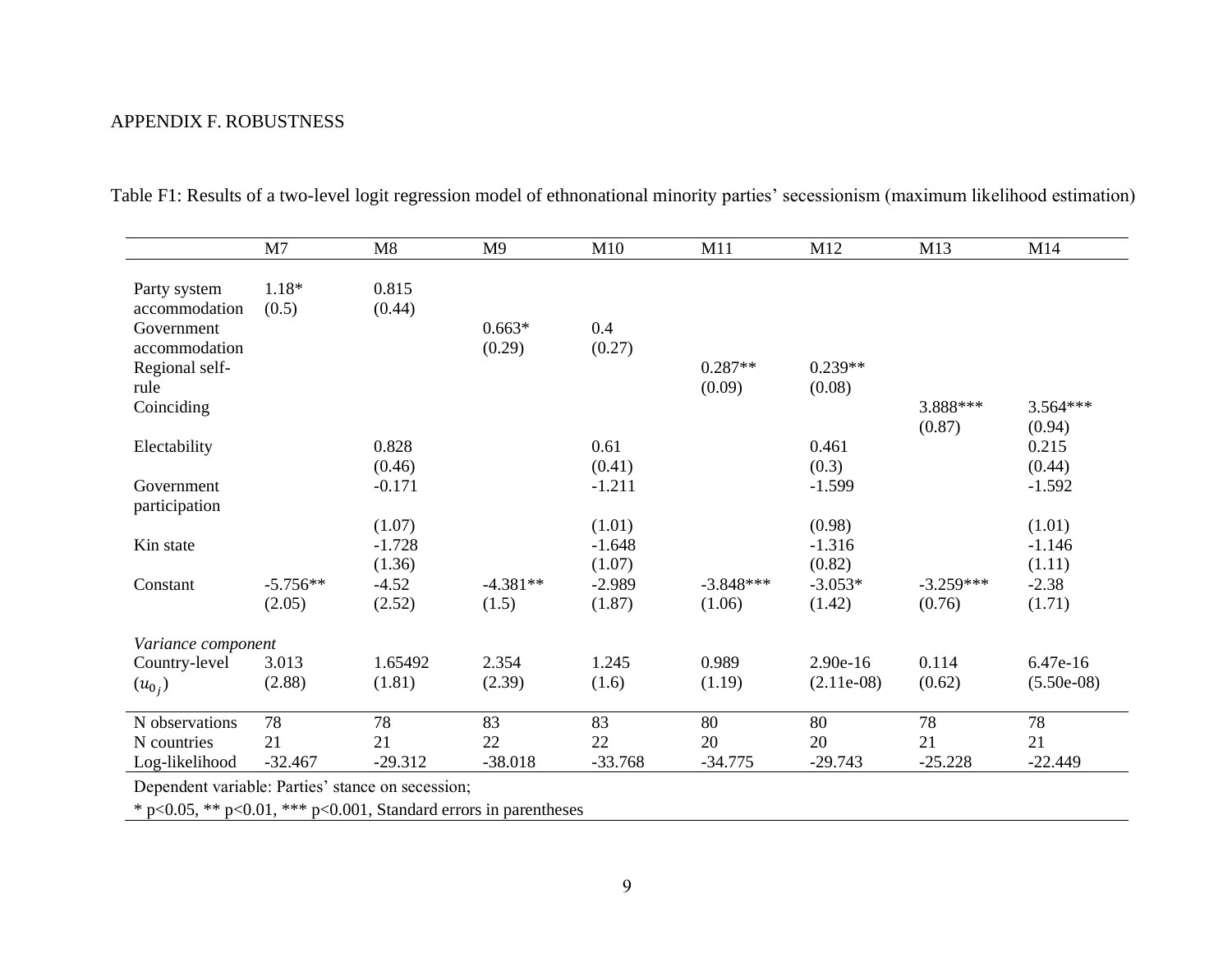Table F2: Results of a two-level logit regression model of ethnonational minority parties' shift to secessionism (first differences model, time invariant controls dropped) (maximum likelihood estimation)

|                           | M <sub>15</sub> | M <sub>16</sub> |
|---------------------------|-----------------|-----------------|
| $\Delta$ party system     | $-0.699$        |                 |
| accommodation             | (0.72)          |                 |
| $\Delta$ government       |                 | $-0.658*$       |
| accommodation             |                 | (0.31)          |
| Constant                  | $-3.511**$      | $-3.825***$     |
|                           | (1.15)          | (1.07)          |
| <i>Variance component</i> |                 |                 |
| Country-level $(u_{0_i})$ | 1.926           | 0.709           |
|                           | (2.3)           | (1.395)         |
| N observations            | 77              | 82              |
| N countries               | 21              | 22              |
| Log-likelihood            | $-18.26$        | $-17.451$       |

Dependent variable: Parties' shift to a secessionist stance;  $*$  p<0.05, \*\* p<0.01, \*\*\* p<0.001, Standard errors in parentheses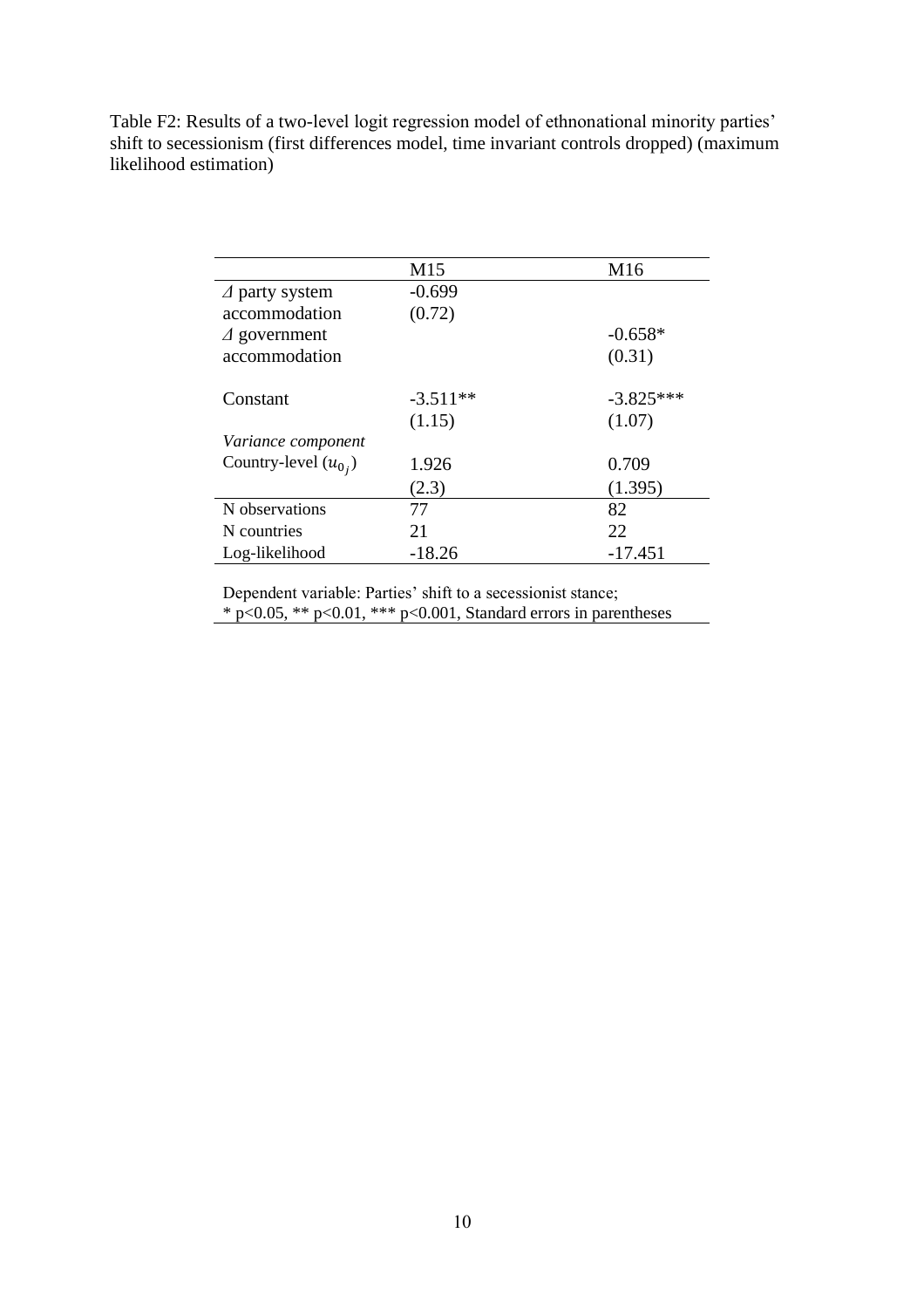Table F3: Results of a logit regression model of ethnonational minority parties' shift to secessionism (first differences model, time invariant controls dropped) taking into account the decline in the quality of democracy in Ukraine and Turkey (penalized maximum likelihood estimation)

|                                     | M17         | M18         |
|-------------------------------------|-------------|-------------|
| $\Delta$ party system accommodation | $-0.444$    |             |
|                                     | (0.42)      |             |
| $\Delta$ government accommodation   |             | $-0.845**$  |
|                                     |             | (0.30)      |
| $\Delta$ democratic quality         | 0.394       | $-2.650$    |
|                                     | (1.61)      | (2.07)      |
| Constant                            | $-2.235***$ | $-3.433***$ |
|                                     | (0.41)      | (0.73)      |
|                                     | 77          | 82          |

Dependent variable: Parties' shift to a secessionist stance;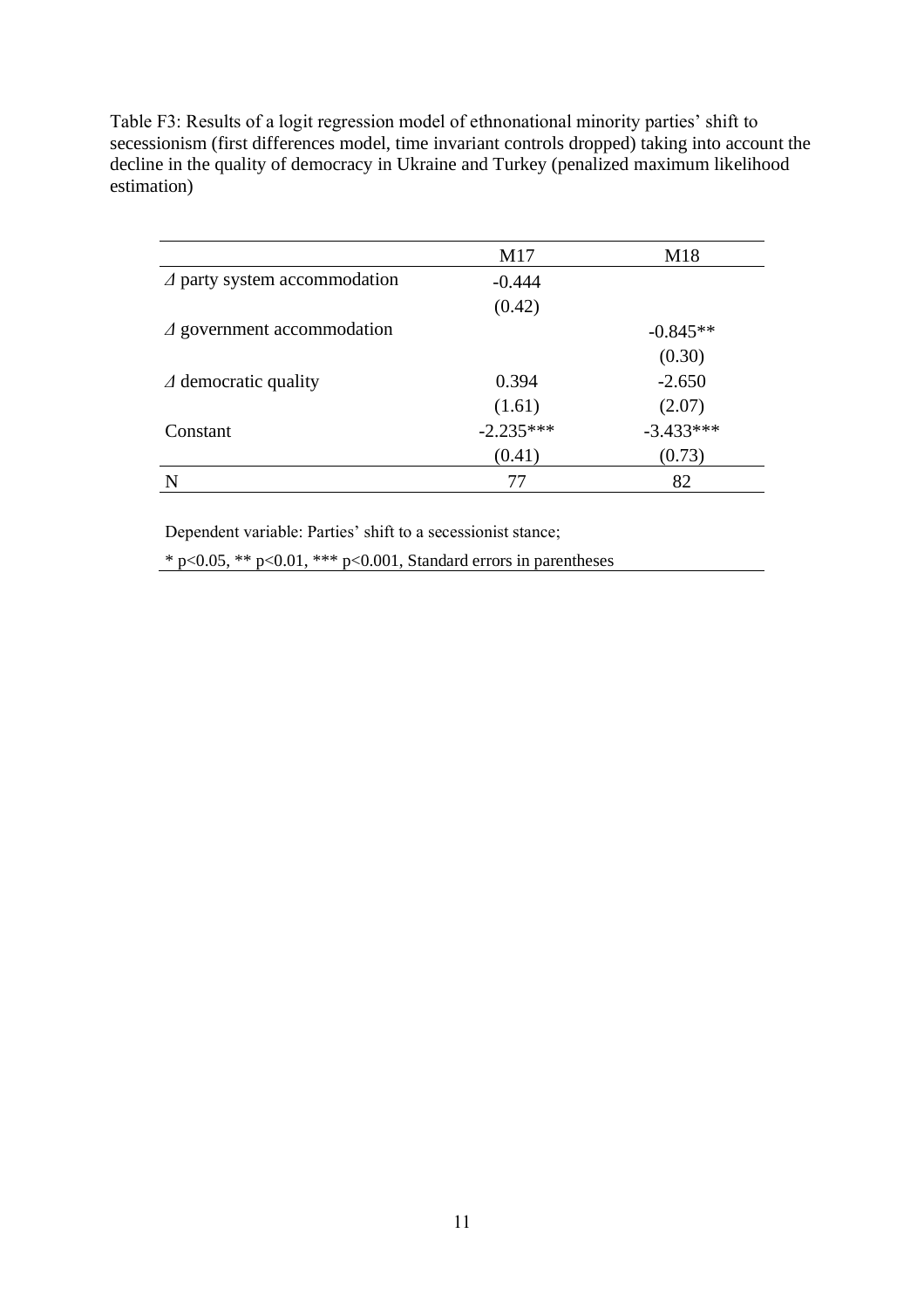|                          | M19       | M20       | M21      | M22       |
|--------------------------|-----------|-----------|----------|-----------|
| Party system             | $1.040**$ |           |          |           |
| accommodation            | (0.37)    |           |          |           |
| Government               |           | 0.257     |          |           |
| accommodation            |           | (0.22)    |          |           |
| Regional self-rule       |           |           | $0.207*$ |           |
|                          |           |           | (0.09)   |           |
| Coinciding               |           |           |          | $4.047**$ |
|                          |           |           |          | (1.29)    |
| Electability             | 0.489     | 0.414     | 0.412    | $-0.011$  |
|                          | (0.39)    | (0.32)    | (0.32)   | (0.54)    |
| Government participation | 0.803     | $-1.474$  | $-1.521$ | $-1.610$  |
|                          | (1.29)    | (1.22)    | (1.34)   | (1.37)    |
| Kin state                | $-1.795$  | $-2.061*$ | $-1.581$ | $-2.007$  |
|                          | (1.19)    | (0.87)    | (0.93)   | (1.42)    |
| Constant                 | $-4.820*$ | $-1.580$  | $-2.546$ | $-1.978$  |
|                          | (2.24)    | (1.46)    | (1.55)   | (1.96)    |
| Pseudo R <sub>2</sub>    | 0.49      | 0.34      | 0.40     | 0.58      |
| N                        | 68        | 73        | 70       | 68        |

Table F4: Results of a logit regression model of ethnonational minority parties' secessionism excluding Bosnia and Hercegovina (maximum likelihood estimation)

Dependent variable: Parties' stance on secession;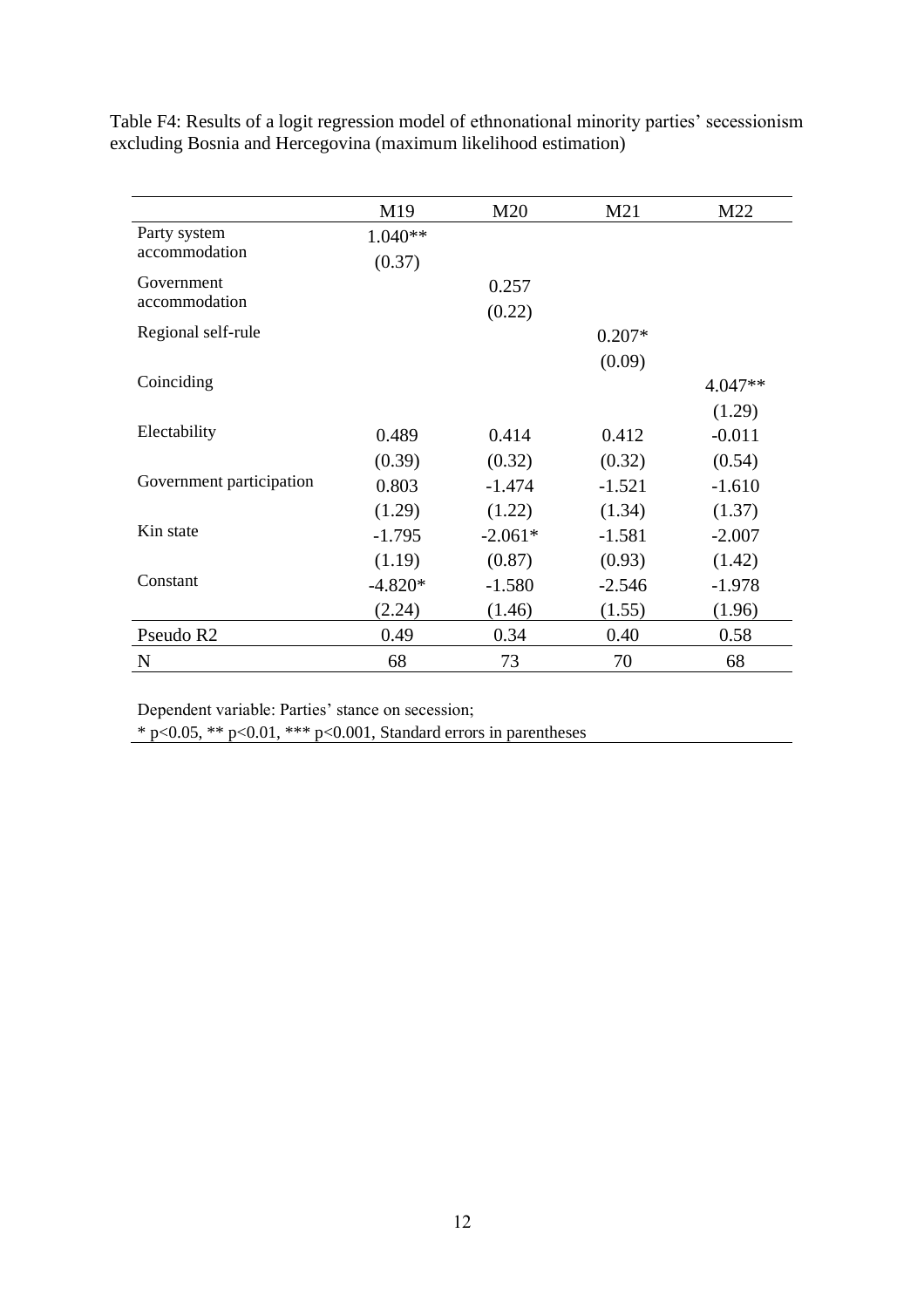Table F5: Results of a logit regression model of ethnonational minority parties' shift to secessionism (first differences model, time invariant controls dropped) excluding Bosnia and Herzegovina (penalized maximum likelihood estimation)

|                                     | M23         | M24                   |
|-------------------------------------|-------------|-----------------------|
| $\Delta$ party system accommodation | $-0.453$    |                       |
|                                     | (0.45)      |                       |
| $\Delta$ government accommodation   |             | $-0.721**$            |
|                                     |             |                       |
| Constant                            | $-2.326***$ | $(0.27)$<br>-3.514*** |
|                                     | (0.45)      | (0.77)                |
| N                                   | 68          | 73                    |

Dependent variable: Parties' shift to a secessionist stance;